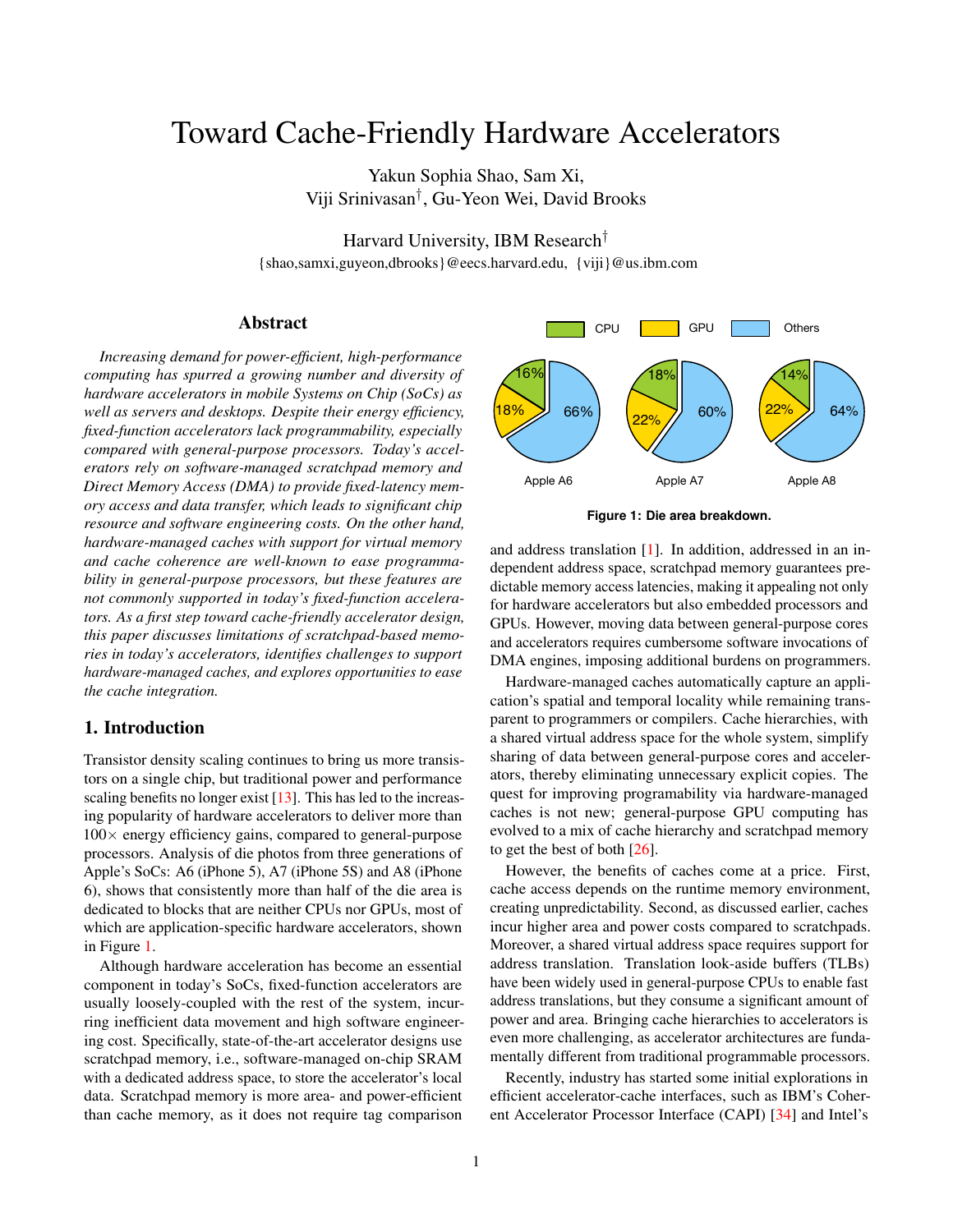<span id="page-1-0"></span>**Table 1: On-chip memory for different architectures.**

|                                    | Cache | Scratchpad |
|------------------------------------|-------|------------|
| General-Purpose CPUs               |       |            |
| <b>Embedded Processors</b>         |       |            |
| <b>GPUs</b>                        |       |            |
| <b>Fixed-Function Accelerators</b> |       |            |

integration of a Xeon processor with a programmable and coherent FPGA in a single package [\[7\]](#page-5-4). AMD and other Heterogeneous System Architecture (HSA) foundation members have committed to providing a unified virtual address space for heterogeneous SoCs [\[31\]](#page-5-5). However, tightly-coupled accelerators with a shared address space on SoCs are still not supported.

This paper describes our work in progress toward an accelerator architecture that can tolerate variable-latency cache accesses and efficiently support virtual-to-physical address translation by exploiting application-intrinsic characteristics. We envision future SoCs to include accelerators with both scratchpad and cache structures based on the applications at hand. In this paper, we compare scratchpad and cache memories for accelerators in detail, lay out the challenges associated with designing caches for accelerators, and present opportunities that designers can leverage to enable efficient accelerator-cache interfaces.

### 2. Related Work

There has been a significant amount of prior work to optimize on-chip memory hierarchies for improving performance and programability of embedded processors, GPUs and accelerators (Table [1\)](#page-1-0).

Embedded Processor On-Chip Memory. Scratchpads are widely used in embedded processors to deliver predictable performance, especially for time-critical tasks. For example, IBM's Cell processor relies on DMA to move data between the SPU scratchpads and off-chip memory [\[8,](#page-5-6) [20\]](#page-5-7). Prior work in the embedded processor community have explored the costs and benefits of scratchpad and cache systems [\[1,](#page-5-1) [18\]](#page-5-8). Ideas like column caching and hybrid cache have been proposed to provide the benefits of both scratchpads and caches [\[9,](#page-5-9) [10\]](#page-5-10).

GPU On-Chip Memory. Although modern GPUs originally started with software-managed scratchpads only, they have evolved to include hardware-managed caches to capture complex memory access patterns and improve programability. NVIDIA's Fermi architecture first introduced a cache hierarchy in its GPUs in 2009 [\[26\]](#page-5-2). With both scratchpads and caches enabled in GPUs, studies show that cache hierarchies improve the performance of some applications, but in other cases it can either hurt performance or not affect it at all [\[17,](#page-5-11) [21\]](#page-5-12), depending on the application's memory access patterns. Efficient DMA operations on GPUs to reduce the data movement cost

between local scratchpads and global memory have also been introduced [\[3,](#page-5-13) [16\]](#page-5-14).

Accelerator On-Chip Memory. Hardware accelerators rely on scratchpad memories to provide predictable memory access latency and DMA to orchestrate data transfer. A recent survey of commercial and open-source accelerators reveals that scratchpad SRAMs consume 40 to 90% of the accelerator area [\[24\]](#page-5-15). Methods for on-chip SRAM sharing across accelerators [\[24\]](#page-5-15) and sharing between last-level caches (LLCs) and accelerator scratchpads [\[12](#page-5-16)[,14\]](#page-5-17) have been proposed to increase scratchpad utilization.

Accelerators also offer opportunities to customize on-chip SRAMs based on an application's memory access patterns [\[15,](#page-5-18) [30\]](#page-5-19). The Smart Memories architecture is an example of memory customization wherein a reconfigurable memory substrate made of small SRAM blocks can be configured to implement a wide range of memory systems [\[25\]](#page-5-20).

Virtual Memory. Although modern GPUs have long supported cache hierarchies and have been integrated with CPUs on the same die, GPUs still lag behind in terms of virtual memory support. GPU virtualization [\[11,](#page-5-21) [19,](#page-5-22) [35\]](#page-5-23) and GPU TLB designs [\[28,](#page-5-24) [29\]](#page-5-25) have been proposed recently to enable tight integration of GPUs with CPUs and reduce GPU programming effort. TLB design is crucial for both CPU and GPU performance because it sits on the critical path. There have been prior work on TLB optimizations leveraging either operation system behavior [\[27\]](#page-5-26) or application characteristics [\[2,](#page-5-27) [4\]](#page-5-28).

Virtual memory for accelerator research is still at its very early stage. One study in this area is ShrinkFit [\[23\]](#page-5-29), which proposed accelerator virtualization to reuse accelerator datapath logic but not memories. There has also been some progress with respect to virtual memory support for accelerators in recent commercial chips. The IBM POWER8 server chip has the CAPI interface which enables applications running on an FPGA to participate as a cache coherent peer to other cores and CAPI-connected accelerators in the system [\[34\]](#page-5-3). However, the FPGA and the POWER8 chip communicate over PCIe, an interface that was designed for high bandwidth applications instead of applications requiring low-latency, finegrained communication.

## 3. Experimental Setup

To model accelerators with different memory hierarchies, we integrated Aladdin, a pre-RTL power/performance accelerator simulator [\[33\]](#page-5-30), with the gem5 system simulator [\[5\]](#page-5-31). Standalone Aladdin models the datapath and local scratchpad memories of accelerators. We leverage gem5's DMA and memory hierarchies, including cache and DRAM, to model the interaction between accelerator's datapath and the memory hierarchies for both scratchpad- and cache-based accelerators.

The current gem5-Aladdin integration supports two types of local memory hierarchies: scratchpads (Figure [2](#page-2-0) (a)), in which scratchpads use DMA to transfer data, and caches (Figure [2](#page-2-0))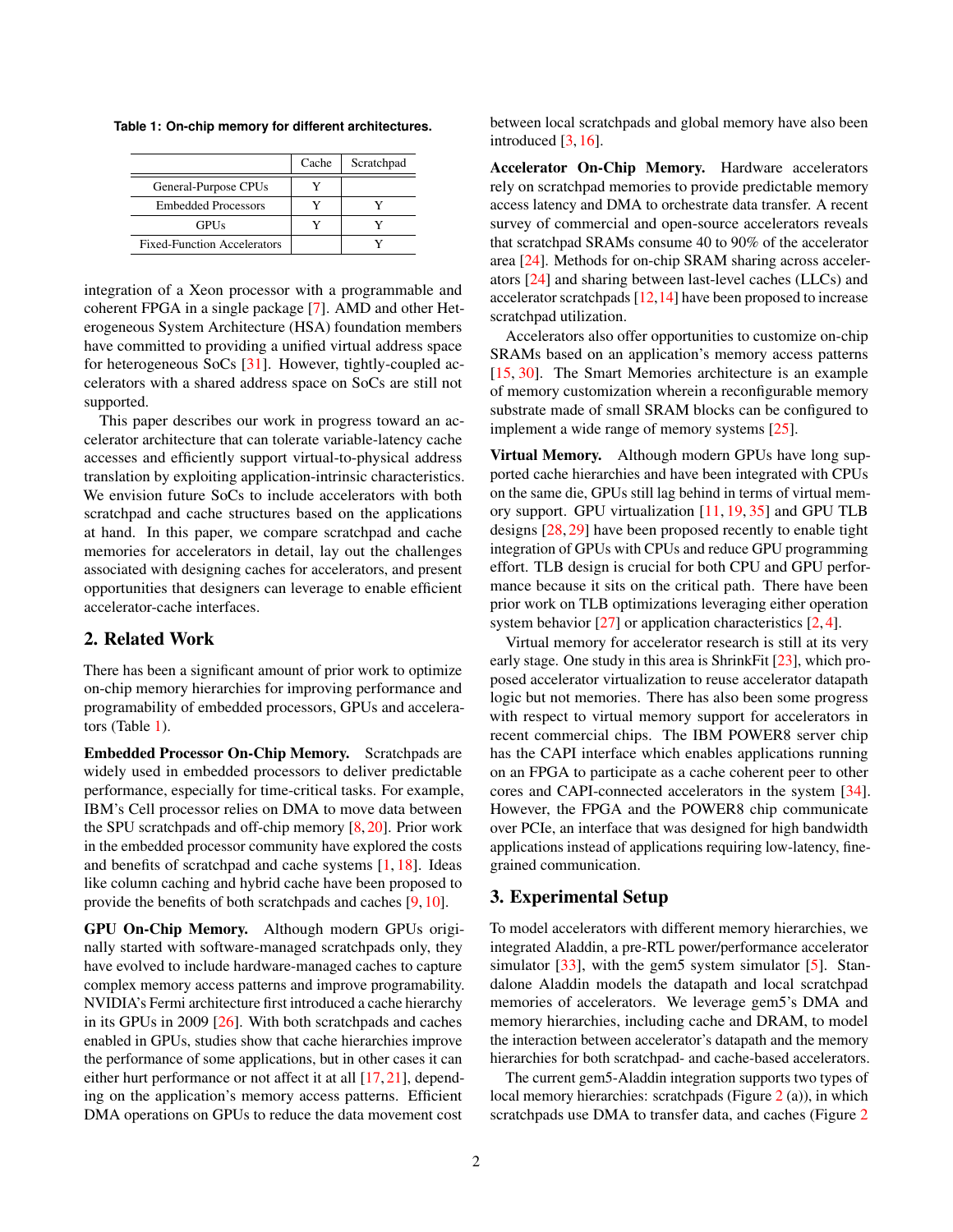

(a) Today's SoC w/ Scratchpad-Based Accelerators (b) Future SoC w/ Cache-Friendly Accelerators

<span id="page-2-0"></span>**Figure 2: Accelerator memory systems.**

(b)), where the accelerator's datapath is connected to gem5's TLB, cache and main memory models. Functional unit power in accelerator datapath is modeled using a commercial 40 nm standard cell library, and scratchpad and cache power are modeled using CACTI-P (based on CACTI 6.5) [\[22\]](#page-5-32).

## 4. Scratchpad-based Memory Systems

Scratchpad-based memory systems are currently the predominant memory system used by fixed-function accelerators (Figure  $2$  (a)). Figure  $3$  shows the power breakdown between scratchpad memories (SPM) and functional units (FU) in accelerators for a wide range of workloads [\[6\]](#page-5-33). For many workloads, the memory system consumes well over one third of the accelerator's total power. Therefore, as we integrate more accelerators on our SoCs, design efforts should start focusing on efficient memory hierarchy designs instead of just datapaths.

Compared to cache structures, scratchpads trade off programability, DMA setup latency, and inter-accelerator sharing of data in exchange for increased performance. In this section, we describe each of these tradeoffs.



<span id="page-2-1"></span>**Figure 3: Accelerator Power Breakdown.**

#### 4.1. Programmability

In contrast to hardware-managed caches, scratchpads are managed by software, so the programmer must explicitly place data into and retrieve data from it. This is a programming paradigm that GPU programmers are more familiar with, but not for most software developers, where the physical addresses are hidden away by the virtual memory abstraction. Manually managing memory can potentially unlock performance, but the programming effort is significantly higher.

#### 4.2. DMA Setup Latency

In a scratchpad-based memory system, DMA is often used as the main data transfer mechanism. DMA frees the core from slow I/O operations, but on the other hand it could incur a significant setup latency. If a program on the CPU initiates this process, there can be potentially more than a thousand cycles between the original user-level function call and the actual movement of data due to software invocation overheads [\[36\]](#page-5-34). Even on systems where a more efficient interconnection network for DMA transfers is available (like the IBM Cell), this setup latency still forces programmers to amortize its cost over a larger data transfer [\[8\]](#page-5-6).

#### 4.3. Data Sharing Across Accelerators

A cache coherent memory system transparently handles transfer of data between cores. In contrast, each accelerator's local scratchpad is only visible to its own datapath. When sharing across different accelerators occurs, shared data must be written explicitly to a global address space before it is copied into the subsequent accelerator's scratchpad. This leads to additional DMA invocations and unnecessary data movement. A natural solution to avoid the high sharing cost is to build a monolithic accelerator that includes all the kernels that share data. The benefit is that it eliminates explicit data copy between accelerators since all the data sharing happens inside accelerators local scratchpads. However, such an approach can potentially result in a waste of die area, due to over-provisioned local memory and the duplicated datapath logic between monolithic accelerators.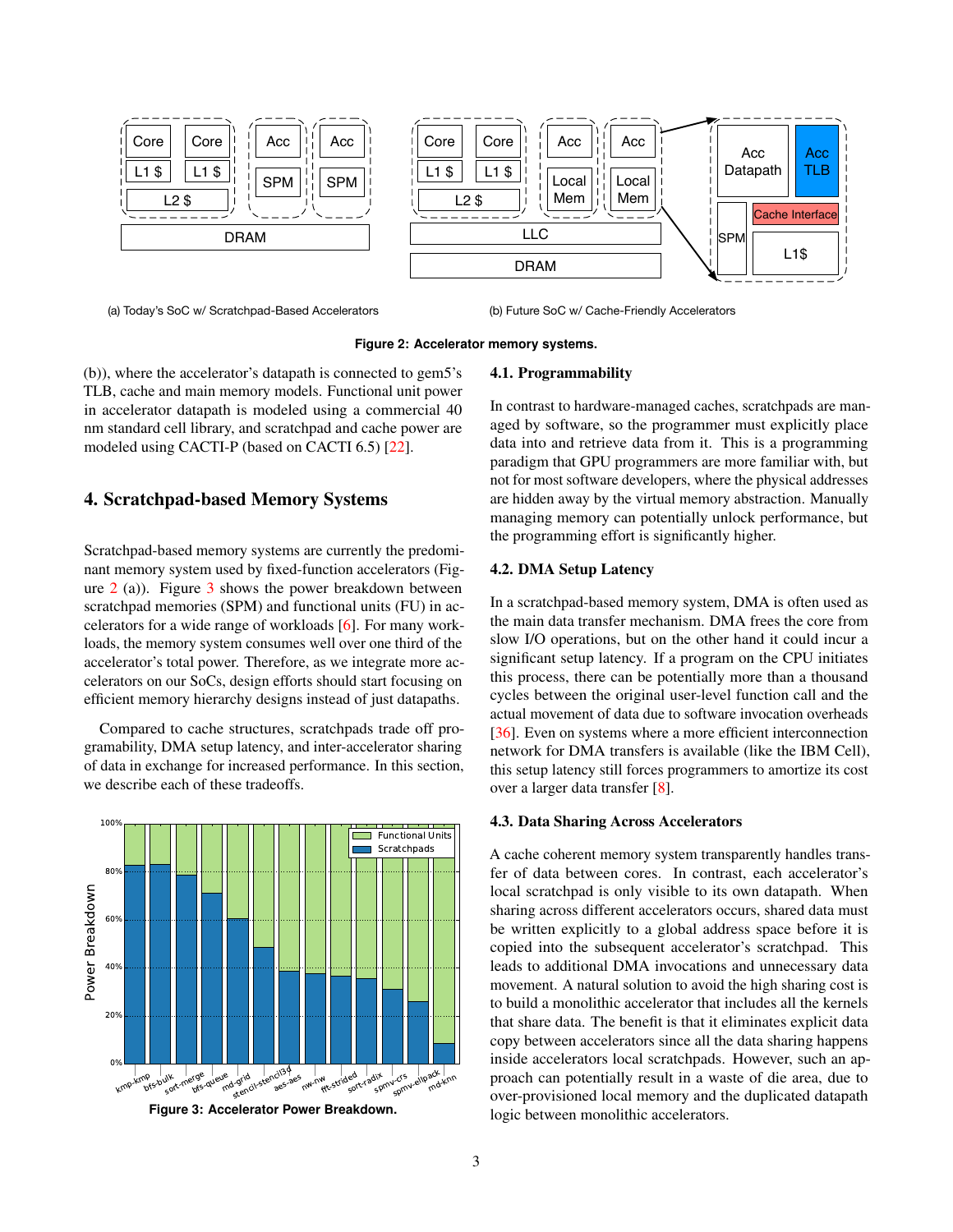

<span id="page-3-0"></span>**Figure 4: Accelerator performance vs. available memory bandwidth. Arrows indicate increasing parameter values.**

#### 5. Challenges in Cache-Based Accelerators

Caches bring many benefits to accelerator and SoC design, but they come at a price. In order to design accelerators that use hardware managed caches, designers must solve three important problems, all of which incur power and area costs relative to software-managed scratchpads: inefficient bulk data transfer, virtual memory and coherence support, and nonuniform memory access latency.

#### 5.1. Inefficient Bulk Data Transfer

One of the biggest advantages of DMA is its efficiency for bulk data movement. While a cache frees programmers from having to issue explicit DMA requests, it can only bring in data at a much smaller granularity (cache-line size). In addition, the number of parallel memory requests generated from a cache can be further constrained by the size of the MSHRs and cache line fill buffers, leading to low memory-level parallelism.

Figure [4](#page-3-0) compares the performance scaling of scratchpadbased accelerators with DMA and cache-based accelerators for kmp and md-knn. kmp is a string-matching application that scans a list of string to find a target pattern. It is highly serial and I/O bound without much computation in its datapath. md-knn is a molecular dynamics simulation using k-nearestneighbors to track the relevant molecular interactions, which has a much higher compute density than kmp.

We see that increasing memory bandwidth through scratchpad partitioning for scratchpad-based accelerators does not affect the performance of kmp, since it is a very serial benchmark. In contrast, increasing cache-line size improves its performance up to 30% due to the spatial locality in the string access, but the area cost of increasing cache-line sizes can become prohibitive. On md-knn, the cache-based system can actually outperform the scratchpad-based system, even with

small cache-line sizes. This is because unlike scratchpads and DMA, caches are more efficient at on-demand, fine-grained data transfer. In the case of md-knn, a cache-based accelerator can start the computation right after the initial required cache lines are ready, rather than waiting for the entire input data to arrive<sup>[1](#page-3-1)</sup>. Hence, cache-based memory hierarchy is inefficient for bulk data movement in I/O bound applications like kmp, but its fine-grained data transfer capability can be beneficial for applications like md-knn.

#### 5.2. Virtual Memory and Coherence Support

In order to reap the benefits of unified address space, cachebased accelerators require TLBs to keep track of the virtualto-physical address translation. Despite the high power and area costs, TLBs have proved to be effective to cache address translation for general-purpose cores. However, TLB designs for accelerators can be more challenging due to the loss of locality from stack accesses.

In general purpose processors, stack is a reserved portion of the main memory. One important use of stack memory is for register spills, that is, variables that cannot be allocated to the available registers of the given ISA. While the memory space of stack addresses is usually small, stack is accessed very frequently leading to high temporal and spatial localities [\[32\]](#page-5-35). In contrast to general-purpose processors, accelerators are not tied to a specific ISA. In fact, accelerators tend to have a much higher number of ISA-defined registers, like GPUs, or eliminate ISAs altogether to give designers more flexibility to customize the number of registers for different applications. Such flexibility reduces the overall memory accesses from accelerators, but at the same time it filters out stack references which have good memory locality.

<span id="page-3-1"></span> $1$ Double buffering techniques are commonly used to alleviate this problem in DMA, but they still do not provide as efficient fine-grained data transfers.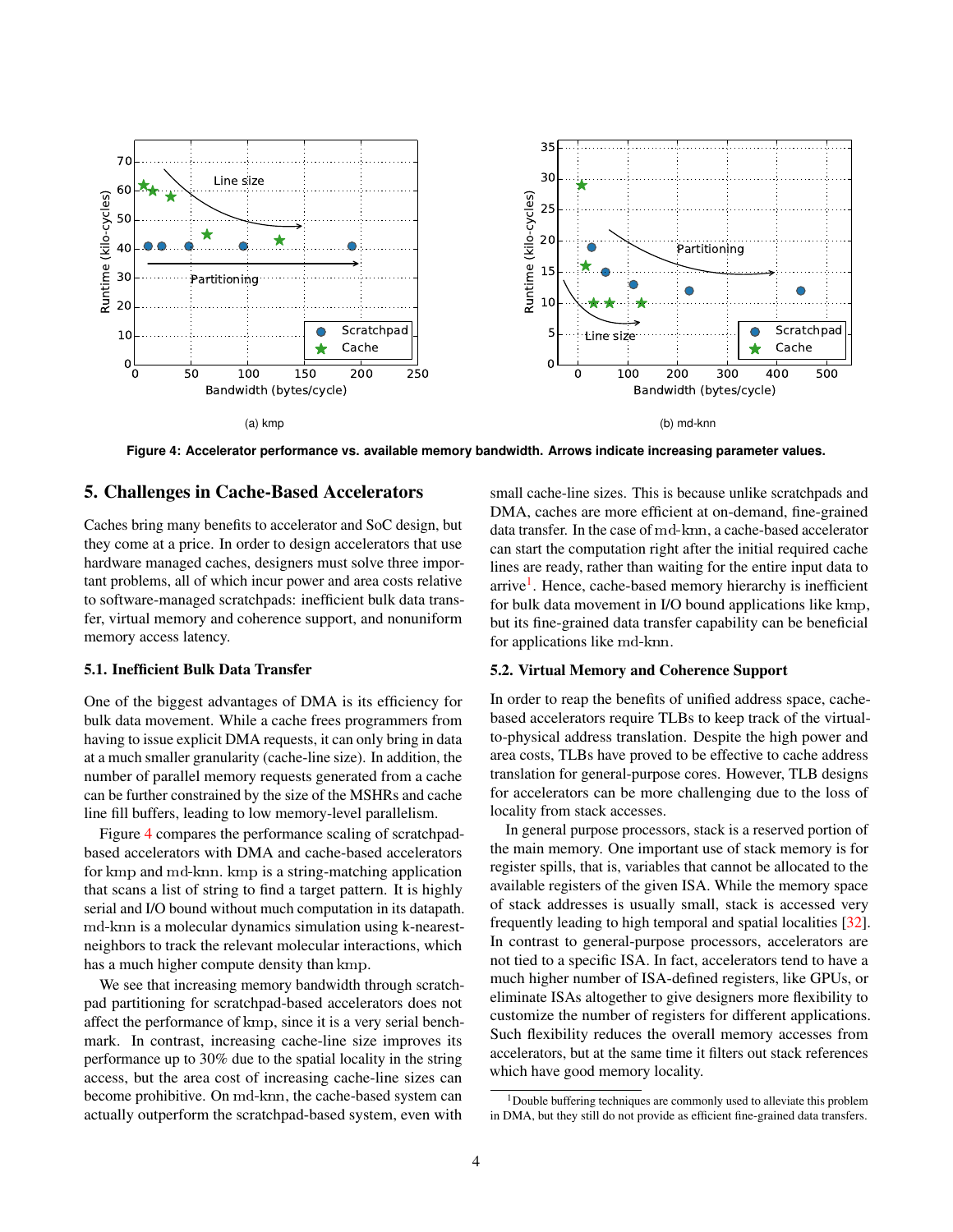

<span id="page-4-0"></span>**Figure 5: TLB miss rates.**

Figure [5](#page-4-0) shows the TLB miss rates for stack accesses, heap accesses and combined (global) for a range of applications [\[6\]](#page-5-33). Global miss rate is the TLB miss rate from running on generalpurpose processors with a mix of stack and heap references. On average, heap accesses have around  $8\times$  higher TLB miss rates than the overall global miss rates. Since accelerators have very few stack references, their TLB miss rates are better characterized by the heap miss rates shown. Thus, accelerator TLBs must be designed with this behavior in mind.

One way to relieve accelerator TLB pressure is to use large pages, since accelerators are likely to access contiguous virtual pages. While this may sound intriguing at first, it has its own complexities. In order to guarantee that accelerator workloads are allocated with large pages, programmers need to explicitly identify the data region accelerators touch and guide the memory allocation process, which could be non-trivial.

Moreover, accelerators with local private caches also need to participate in cache coherence protocols. An accelerator's cache controller needs to be carefully architected for either snooping- or directory-based coherence protocols, because the benefits of participating in the coherence mechanism must be balanced against the associated bandwidth and energy overheads. Also, being part of a larger cache coherent system drives the design choices for the line size of the accelerator's caches. Although accelerators may benefit from the spatial locality of large cache line sizes, the cost of false sharing introduced due to the large lines could lead to premature replacement of lines. Architects will need to carefully weigh these tradeoffs to support cache coherent interfaces for accelerators.

#### 5.3. Nonuniform Memory Access Latency

Accelerators are typically designed for fixed-latency memory structures because predictability reduces control logic complexity. To maximize performance out of a cache-based memory system, which introduces unpredictability in memory



<span id="page-4-1"></span>**Figure 6: TLB miss behavior.**

access latencies, accelerators may need to support hit-undermiss, pipeline stalls, and even out-of-order memory accesses. Although these techniques are already implemented in generalpurpose CPUs, there are two problems with applying them directly to accelerators. First, the area and power overhead of structures like reorder buffers and load/store queues is nontrivial. Second, these structures were designed for *instruction*-oriented computation, but for fixed-function accelerators, their performance, power, and area improvements are in part due to not needing to decode instructions in the first place (other types of accelerators like DSPs and GPUs implement an ISA and thus need instruction-decoding logic, albeit in a more limited fashion). In order to support these kinds of features, architects will need to design analogous mechanisms that do not impose such heavy costs on accelerators.

## 6. Opportunities in Cache-Based Accelerator

Despite the challenges in designing cache interfaces for accelerator, the application-specific nature of accelerators also offers opportunities to simplify the designs. One example is the regular memory access patterns usually exhibited by accelerator workloads. Figure  $6$  shows the time series plot of addresses that cause TLB misses over time for kmp. We see that the TLB miss behavior is extremely regular, occurring every 18K cycles as it accesses a new page. This type of regularity is very common for a wide range of accelerator-friendly applications, like image processing, graphics, and machine learning. Hence, prefetching for both TLBs and caches have the potential to improve the performance of cache-based accelerators. Another opportunity lies in the coordination between general-purpose cores and accelerators on the SoCs. There may not be a need for accelerators to provide full-blown virtual memory support. Complex functions, like page table walking, can be offloaded to the general-purpose cores.